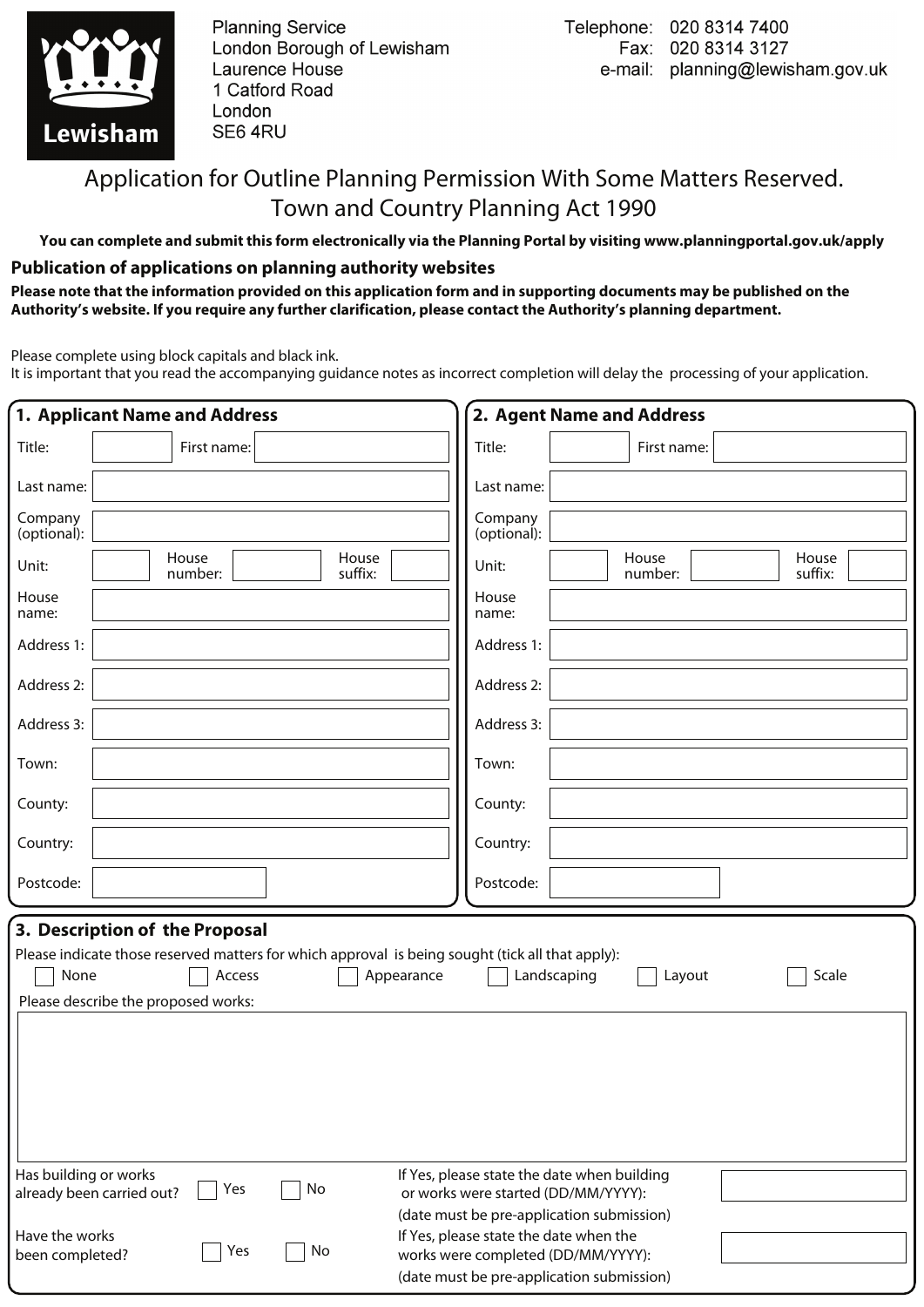| <b>4. Site Address Details</b>                                                                                                                          | <b>5. Pre-application Advice</b>                                                                                                      |
|---------------------------------------------------------------------------------------------------------------------------------------------------------|---------------------------------------------------------------------------------------------------------------------------------------|
| Please provide the full postal address of the application site.                                                                                         | Has assistance or prior advice been sought from the local                                                                             |
| House<br>House<br>Unit:<br>suffix:<br>number:                                                                                                           | authority about this application?<br>Yes<br>No                                                                                        |
| House<br>name:                                                                                                                                          | If Yes, please complete the following information about the advice<br>you were given. (This will help the authority to deal with this |
| Address 1:                                                                                                                                              | application more efficiently).<br>Please tick if the full contact details are not                                                     |
| Address 2:                                                                                                                                              | known, and then complete as much as possible:                                                                                         |
| Address 3:                                                                                                                                              | Officer name:                                                                                                                         |
| Town:                                                                                                                                                   |                                                                                                                                       |
| County:                                                                                                                                                 | Reference:                                                                                                                            |
| Postcode<br>(optional):                                                                                                                                 |                                                                                                                                       |
| Description of location or a grid reference.<br>(must be completed if postcode is not known):                                                           | Date (DD/MM/YYYY):<br>(must be pre-application submission)                                                                            |
| Northing:<br>Easting:                                                                                                                                   | Details of pre-application advice received?                                                                                           |
| Description:                                                                                                                                            |                                                                                                                                       |
|                                                                                                                                                         |                                                                                                                                       |
|                                                                                                                                                         |                                                                                                                                       |
|                                                                                                                                                         |                                                                                                                                       |
| 6. Pedestrian and Vehicle Access, Roads and Rights of Way                                                                                               | 7. Waste Storage and Collection                                                                                                       |
|                                                                                                                                                         | Do the plans incorporate areas to store                                                                                               |
| Is a new or altered vehicle access proposed<br>to or from the public highway?<br>Unknown<br>No<br>Yes                                                   | and aid the collection of waste?  <br>  Yes<br>Unknown<br>No                                                                          |
|                                                                                                                                                         | If Yes, please provide details:                                                                                                       |
| Is a new or altered pedestrian<br>access proposed to or from                                                                                            |                                                                                                                                       |
| the public highway?<br>□ Unknown<br>$\exists$ Yes $\Box$ No                                                                                             |                                                                                                                                       |
| Are there any new public roads to be                                                                                                                    |                                                                                                                                       |
| provided within the site?<br>Unknown<br>No<br>Yes                                                                                                       |                                                                                                                                       |
| Are there any new public<br>rights of way to be provided                                                                                                | Have arrangements been made for the separate                                                                                          |
| Unknown<br>No<br>Yes<br>within or adjacent to the site?                                                                                                 | storage and collection<br>Unknown<br>Yes<br>No<br>of recyclable waste?                                                                |
| Do the proposals require any diversions<br>/extinguishments and/or                                                                                      | If Yes, please provide details:                                                                                                       |
| Unknown<br>Yes<br>No<br>creation of rights of way?                                                                                                      |                                                                                                                                       |
| If you answered Yes to any of the above questions, please show<br>details on your plans/drawings and state the reference of the plan<br>(s)/drawings(s) |                                                                                                                                       |
|                                                                                                                                                         |                                                                                                                                       |
|                                                                                                                                                         |                                                                                                                                       |
|                                                                                                                                                         |                                                                                                                                       |
|                                                                                                                                                         |                                                                                                                                       |
| 8. Authority Employee / Member<br>With respect to the Authority, I am: (a) a member of staff                                                            | Do any of these statements apply to you?<br>No<br>Yes                                                                                 |
| (b) an elected member<br>(c) related to a member of staff                                                                                               |                                                                                                                                       |
| (d) related to an elected member                                                                                                                        |                                                                                                                                       |
| If Yes, please provide details of the name, relationship and role                                                                                       |                                                                                                                                       |
|                                                                                                                                                         |                                                                                                                                       |
|                                                                                                                                                         |                                                                                                                                       |
|                                                                                                                                                         |                                                                                                                                       |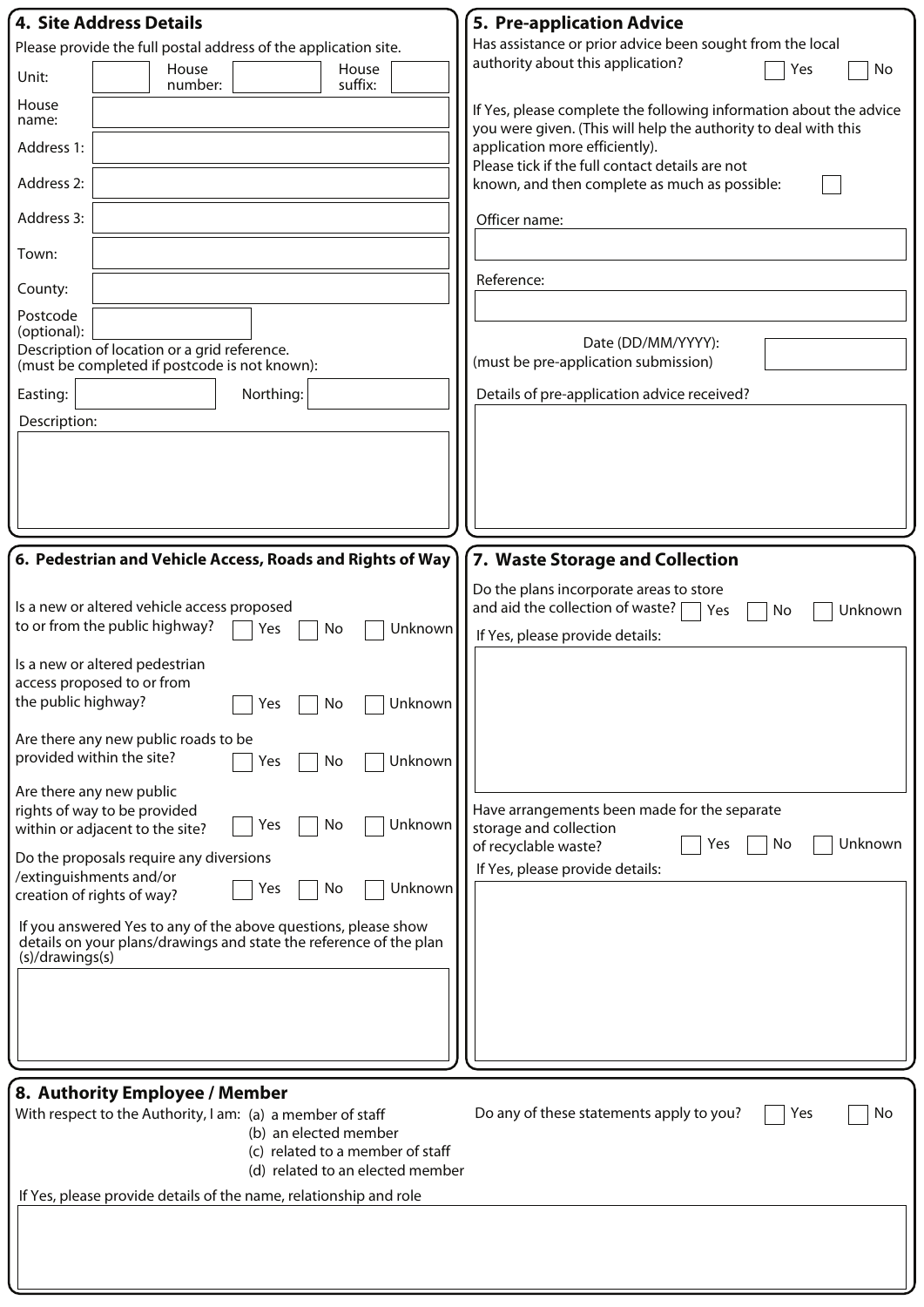### **9. Materials**

If applicable, please state what materials are to be used externally. Include type, colour and name for each material:

|                                                                                                                    | ii applicable, please state what materials are to be used externally. Therude type, colour and harne for each material.<br>Existing<br>(where applicable) | Proposed | Not<br>applicable | Don't<br>Know |  |  |  |
|--------------------------------------------------------------------------------------------------------------------|-----------------------------------------------------------------------------------------------------------------------------------------------------------|----------|-------------------|---------------|--|--|--|
| Walls                                                                                                              |                                                                                                                                                           |          |                   |               |  |  |  |
| Roof                                                                                                               |                                                                                                                                                           |          |                   |               |  |  |  |
| Windows                                                                                                            |                                                                                                                                                           |          |                   |               |  |  |  |
| Doors                                                                                                              |                                                                                                                                                           |          |                   |               |  |  |  |
| Boundary treatments<br>(e.g. fences, walls)                                                                        |                                                                                                                                                           |          |                   |               |  |  |  |
| Vehicle access and<br>hard-standing                                                                                |                                                                                                                                                           |          |                   |               |  |  |  |
| Lighting                                                                                                           |                                                                                                                                                           |          |                   |               |  |  |  |
| Others<br>(please specify)                                                                                         |                                                                                                                                                           |          |                   |               |  |  |  |
| Are you supplying additional information on submitted plan(s)/drawing(s)/design and access statement?<br>Yes<br>No |                                                                                                                                                           |          |                   |               |  |  |  |
|                                                                                                                    | If Yes, please state references for the plan(s)/drawing(s)/design and access statement:                                                                   |          |                   |               |  |  |  |
|                                                                                                                    |                                                                                                                                                           |          |                   |               |  |  |  |
|                                                                                                                    |                                                                                                                                                           |          |                   |               |  |  |  |

### **10. Vehicle Parking**

Please provide information on the existing and proposed number of on-site parking spaces:

| Type of Vehicle                                  | Total<br>Existing | Total proposed (including<br>spaces retained) | Unknown total proposed<br>(including spaces retained) | <b>Difference</b><br>in spaces |
|--------------------------------------------------|-------------------|-----------------------------------------------|-------------------------------------------------------|--------------------------------|
| Cars                                             |                   |                                               |                                                       |                                |
| Light goods vehicles/<br>public carrier vehicles |                   |                                               |                                                       |                                |
| Motorcycles                                      |                   |                                               |                                                       |                                |
| Disability spaces                                |                   |                                               |                                                       |                                |
| Cycle spaces                                     |                   |                                               |                                                       |                                |
| Other (e.g. Bus)                                 |                   |                                               |                                                       |                                |
| Other (e.g. Bus)                                 |                   |                                               |                                                       |                                |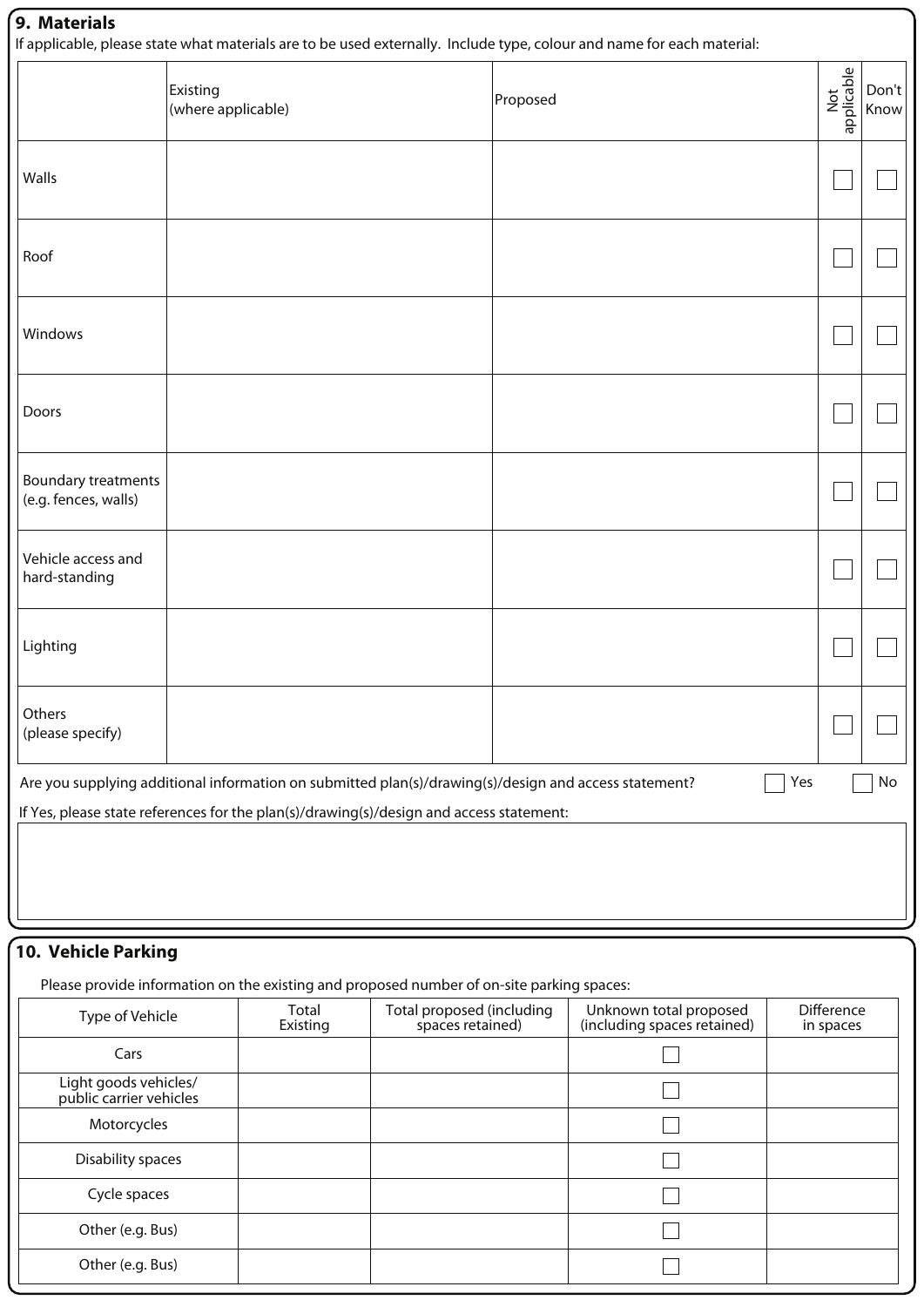| 11. Foul Sewage                                                                                                                                | 12. Assessment of Flood Risk                                                                                                |
|------------------------------------------------------------------------------------------------------------------------------------------------|-----------------------------------------------------------------------------------------------------------------------------|
| Please state how foul sewage is to be disposed of:                                                                                             | Is the site within an area at risk of flooding? (Refer to the                                                               |
| Mains sewer<br>Cess pit                                                                                                                        | Environment Agency's Flood Map showing flood zones 2 and 3 and<br>consult Environment Agency standing advice and your local |
| Septic tank<br>Other                                                                                                                           | planning authority requirements for information as necessary.)<br>No<br>Yes                                                 |
| Unknown<br>Package treatment plant                                                                                                             | If Yes, you will need to submit a Flood Risk Assessment to consider                                                         |
| Are you proposing to connect to the<br>existing drainage system?                                                                               | the risk to the proposed site.<br>Is your proposal within 20 metres of a                                                    |
| Unknown<br>No<br>Yes<br>If Yes, please include the details of the existing system on the                                                       | watercourse (e.g. river, stream or beck)?<br>No<br>Yes                                                                      |
| application drawings and state references for the<br>plan(s)/drawing(s):                                                                       | Will the proposal increase<br>No<br>the flood risk elsewhere?<br>Yes                                                        |
|                                                                                                                                                | How will surface water be disposed of?                                                                                      |
|                                                                                                                                                | Sustainable drainage system<br><b>Existing watercourse</b>                                                                  |
|                                                                                                                                                | Pond/lake<br>Soakaway                                                                                                       |
|                                                                                                                                                | Main sewer                                                                                                                  |
| 13. Biodiversity and Geological Conservation                                                                                                   | 14. Existing Use                                                                                                            |
|                                                                                                                                                | Please describe the current use of the site:                                                                                |
| To assist in answering the following questions refer to the guidance<br>notes for further information on when there is a reasonable            |                                                                                                                             |
| likelihood that any important biodiversity or geological                                                                                       |                                                                                                                             |
| conservation features may be present or nearby and whether                                                                                     |                                                                                                                             |
| they are likely to be affected by your proposals.<br>Having referred to the guidance notes, is there a reasonable                              |                                                                                                                             |
| likelihood of the following being affected adversely or conserved                                                                              | Is the site currently vacant?<br>Yes<br>No                                                                                  |
| and enhanced within the application site, or on land adjacent to                                                                               | If Yes, please describe the last use of the site:                                                                           |
| or near the application site?                                                                                                                  |                                                                                                                             |
| a) Protected and priority species:                                                                                                             |                                                                                                                             |
| Yes, on the development site                                                                                                                   |                                                                                                                             |
| Yes, on land adjacent to or near the proposed development                                                                                      |                                                                                                                             |
| No                                                                                                                                             | When did this use end (if known)?<br>(DD/MM/YYYY)                                                                           |
| b) Designated sites, important habitats or other biodiversity                                                                                  | (date where known may be approximate)                                                                                       |
| features:                                                                                                                                      | Does the proposal involve any of the following?<br>If yes, you will need to submit an appropriate contamination             |
| Yes, on the development site                                                                                                                   | assessment with your application.                                                                                           |
| Yes, on land adjacent to or near the proposed development<br>No                                                                                | Land which is known to be contaminated?<br>Yes<br>No                                                                        |
| c) Features of geological conservation importance:                                                                                             | Land where contamination is<br>No<br>Yes<br>suspected for all or part of the site?                                          |
| Yes, on the development site                                                                                                                   |                                                                                                                             |
| Yes, on land adjacent to or near the proposed development                                                                                      | A proposed use that would<br>be particularly vulnerable<br>No<br>Yes                                                        |
| No                                                                                                                                             | to the presence of contamination?                                                                                           |
|                                                                                                                                                |                                                                                                                             |
| [15. Trees and Hedges                                                                                                                          | <b>16. Trade Effluent</b>                                                                                                   |
| Are there trees or hedges on the<br>proposed development site?<br>No<br>Yes                                                                    | Does the proposal involve the need to<br>No<br>Yes<br>dispose of trade effluents or waste?                                  |
| And/or: Are there trees or hedges on land adjacent to the                                                                                      | If Yes, please describe the nature, volume and means of disposal                                                            |
| proposed development site that could influence the<br>development or might be important as part                                                | of trade effluents or waste                                                                                                 |
| No<br>Yes<br>of the local landscape character?                                                                                                 |                                                                                                                             |
| If Yes to either or both of the above, you may need to provide a full<br>Tree Survey, at the discretion of your local planning authority. If a |                                                                                                                             |
| Tree Survey is required, this and the accompanying plan should be<br>submitted alongside your application. Your local planning                 |                                                                                                                             |
| authority should make clear on its website what the survey should                                                                              |                                                                                                                             |
| contain, in accordance with the current 'BS5837: Trees in relation to<br>design, demolition and construction - Recommendations'.               |                                                                                                                             |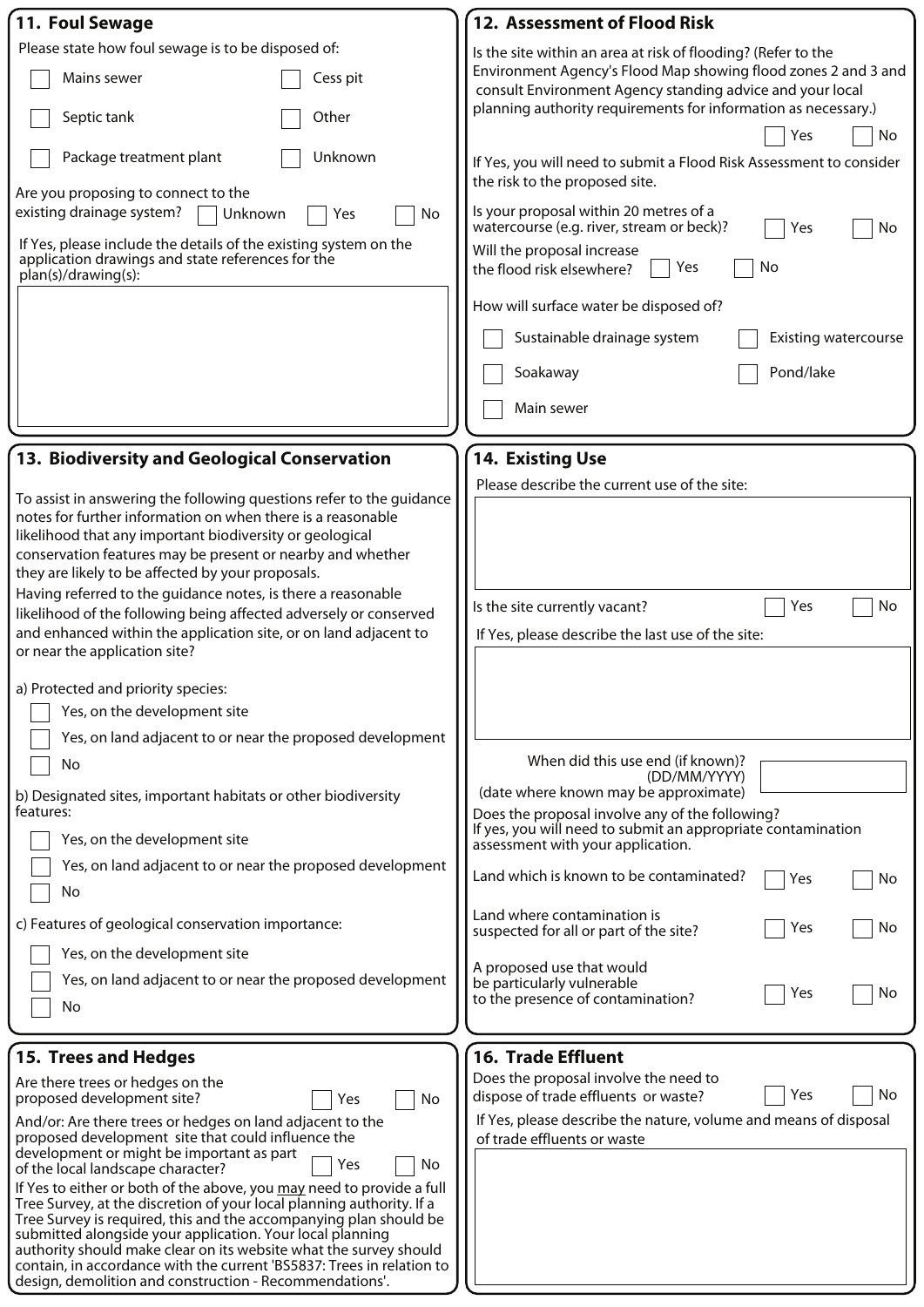| 17. Residential Units (Including Conversion)<br>Does your proposal include the gain, loss or change of use of residential units?<br>If Yes, please complete details of the changes in the tables below: |                         |              |                                      |   |      |                                               |          | Yes                                     |                                               | No           |                                      |   |      |                                               |              |
|---------------------------------------------------------------------------------------------------------------------------------------------------------------------------------------------------------|-------------------------|--------------|--------------------------------------|---|------|-----------------------------------------------|----------|-----------------------------------------|-----------------------------------------------|--------------|--------------------------------------|---|------|-----------------------------------------------|--------------|
|                                                                                                                                                                                                         | <b>Proposed Housing</b> |              |                                      |   |      |                                               |          |                                         | <b>Existing Housing</b>                       |              |                                      |   |      |                                               |              |
| <b>Market</b><br><b>Housing</b>                                                                                                                                                                         | Not                     |              | Number of Bedrooms                   |   |      |                                               | Total    | <b>Market</b>                           | <b>Not</b>                                    |              | Number of Bedrooms                   |   |      |                                               | Total        |
| Houses                                                                                                                                                                                                  | known                   | $\mathbf{1}$ | $\overline{2}$                       | 3 | $4+$ | Unknown                                       | a        | <b>Housing</b>                          | known                                         | $\mathbf{1}$ | $\overline{2}$                       | 3 | $4+$ | Unknown                                       |              |
| Flats and maisonettes                                                                                                                                                                                   |                         |              |                                      |   |      |                                               | b        | Houses                                  |                                               |              |                                      |   |      |                                               | a            |
| Live-work units                                                                                                                                                                                         |                         |              |                                      |   |      |                                               |          | Flats and maisonettes                   |                                               |              |                                      |   |      |                                               | b            |
| Cluster flats                                                                                                                                                                                           |                         |              |                                      |   |      |                                               | d        | Live-work units                         |                                               |              |                                      |   |      |                                               | C            |
| Sheltered housing                                                                                                                                                                                       |                         |              |                                      |   |      |                                               | e        | Cluster flats                           |                                               |              |                                      |   |      |                                               | d            |
| Bedsit/studios                                                                                                                                                                                          |                         |              |                                      |   |      |                                               |          | Sheltered housing                       |                                               |              |                                      |   |      |                                               | e            |
| Unknown type                                                                                                                                                                                            |                         |              |                                      |   |      |                                               | g        | Bedsit/studios                          |                                               |              |                                      |   |      |                                               |              |
|                                                                                                                                                                                                         |                         |              |                                      |   |      | <b>Totals</b> $(a + b + c + d + e + f + g) =$ |          | Unknown type                            |                                               |              |                                      |   |      |                                               | g            |
|                                                                                                                                                                                                         |                         |              |                                      |   |      |                                               |          |                                         |                                               |              |                                      |   |      | <b>Totals</b> $(a + b + c + d + e + f + g) =$ | F            |
| <b>Social Rented</b>                                                                                                                                                                                    | Not<br>known            | $\mathbf{1}$ | Number of Bedrooms<br>$\overline{2}$ | 3 | $4+$ | Unknown                                       | Total    | <b>Social Rented</b>                    | <b>Not</b><br>known                           | $\mathbf{1}$ | Number of Bedrooms<br>$\overline{2}$ | 3 | $4+$ | Unknown                                       | Total        |
| <b>Houses</b>                                                                                                                                                                                           |                         |              |                                      |   |      |                                               | $\sigma$ | Houses                                  |                                               |              |                                      |   |      |                                               | a            |
| <b>Flats and maisonettes</b>                                                                                                                                                                            |                         |              |                                      |   |      |                                               | b        | Flats and maisonettes                   |                                               |              |                                      |   |      |                                               | b            |
| Live-work units                                                                                                                                                                                         |                         |              |                                      |   |      |                                               | C        | Live-work units                         |                                               |              |                                      |   |      |                                               |              |
| Cluster flats                                                                                                                                                                                           |                         |              |                                      |   |      |                                               | d        | Cluster flats                           |                                               |              |                                      |   |      |                                               | d            |
| Sheltered housing                                                                                                                                                                                       |                         |              |                                      |   |      |                                               | e        | Sheltered housing                       |                                               |              |                                      |   |      |                                               | e            |
| Bedsit/studios                                                                                                                                                                                          |                         |              |                                      |   |      |                                               |          | Bedsit/studios                          |                                               |              |                                      |   |      |                                               |              |
| Unknown type                                                                                                                                                                                            |                         |              |                                      |   |      |                                               | q        | Unknown type                            |                                               |              |                                      |   |      |                                               | g            |
| <b>Totals</b> $(a + b + c + d + e + f + g) =$                                                                                                                                                           |                         | B.           |                                      |   |      |                                               |          |                                         | <b>Totals</b> $(a + b + c + d + e + f + g) =$ |              |                                      |   |      |                                               |              |
|                                                                                                                                                                                                         |                         |              |                                      |   |      |                                               |          |                                         |                                               |              |                                      |   |      |                                               |              |
| <b>Intermediate</b>                                                                                                                                                                                     | <b>Not</b><br>lknown.   | 1            | Number of Bedrooms<br>$\mathcal{P}$  | 3 | 4+   | Unknown                                       | Total    | Intermediate                            | <b>Not</b><br>known                           | $\mathbf{1}$ | Number of Bedrooms<br>$\overline{2}$ | 3 |      | 4+ Unknown                                    | Total        |
| <b>Houses</b>                                                                                                                                                                                           |                         |              |                                      |   |      |                                               | $\cal G$ | Houses                                  | $\sim$ 1                                      |              |                                      |   |      |                                               | а            |
| <b>Flats and maisonettes</b>                                                                                                                                                                            |                         |              |                                      |   |      |                                               | b        | Flats and maisonettes                   |                                               |              |                                      |   |      |                                               | b            |
| Live-work units                                                                                                                                                                                         |                         |              |                                      |   |      |                                               |          | Live-work units                         |                                               |              |                                      |   |      |                                               | C            |
| Cluster flats                                                                                                                                                                                           |                         |              |                                      |   |      |                                               | d        | <b>Cluster flats</b>                    |                                               |              |                                      |   |      |                                               | d            |
| Sheltered housing                                                                                                                                                                                       |                         |              |                                      |   |      |                                               | e        | Sheltered housing                       |                                               |              |                                      |   |      |                                               | e            |
| Bedsit/studios                                                                                                                                                                                          |                         |              |                                      |   |      |                                               |          | Bedsit/studios                          |                                               |              |                                      |   |      |                                               |              |
| Unknown type                                                                                                                                                                                            |                         |              |                                      |   |      |                                               | q        | Unknown type                            | $\sim$                                        |              |                                      |   |      |                                               | g            |
|                                                                                                                                                                                                         |                         |              |                                      |   |      | <b>Totals</b> $(a + b + c + d + e + f + g) =$ |          |                                         |                                               |              |                                      |   |      | <b>Totals</b> $(a + b + c + d + e + f + g) =$ | G            |
|                                                                                                                                                                                                         |                         |              | Number of Bedrooms                   |   |      |                                               | Total    |                                         |                                               |              | Number of Bedrooms                   |   |      |                                               | <b>Total</b> |
| <b>Key worker</b>                                                                                                                                                                                       | <b>Not</b><br>known     | $\mathbf{1}$ | 2                                    | 3 | $4+$ | Unknown                                       |          | <b>Key worker</b>                       | Not<br>known                                  | $\mathbf{1}$ | $\overline{2}$                       | 3 | $4+$ | Unknown                                       |              |
| <b>Houses</b>                                                                                                                                                                                           |                         |              |                                      |   |      |                                               | $\cal G$ | Houses                                  |                                               |              |                                      |   |      |                                               | a            |
| Flats and maisonettes                                                                                                                                                                                   |                         |              |                                      |   |      |                                               | b        | Flats and maisonettes                   |                                               |              |                                      |   |      |                                               | b            |
| Live-work units                                                                                                                                                                                         |                         |              |                                      |   |      |                                               | Ċ        | Live-work units                         | $\sim$ 1                                      |              |                                      |   |      |                                               | C            |
| Cluster flats                                                                                                                                                                                           |                         |              |                                      |   |      |                                               | d        | <b>Cluster flats</b>                    |                                               |              |                                      |   |      |                                               | d            |
| Sheltered housing                                                                                                                                                                                       |                         |              |                                      |   |      |                                               | e        | Sheltered housing                       |                                               |              |                                      |   |      |                                               | e            |
| Bedsit/studios                                                                                                                                                                                          |                         |              |                                      |   |      |                                               |          | Bedsit/studios                          |                                               |              |                                      |   |      |                                               |              |
| Unknown type                                                                                                                                                                                            |                         |              |                                      |   |      |                                               | q        | Unknown type                            |                                               |              |                                      |   |      |                                               | g            |
|                                                                                                                                                                                                         |                         |              |                                      |   |      | <b>Totals</b> $(a + b + c + d + e + f + g) =$ | D        |                                         |                                               |              |                                      |   |      | <b>Totals</b> $(a + b + c + d + e + f + g) =$ | H            |
| <b>Total proposed residential units</b>                                                                                                                                                                 |                         |              |                                      |   |      | $(A + B + C + D) =$                           |          | <b>Total existing residential units</b> |                                               |              |                                      |   |      | $(E + F + G + H) =$                           |              |
|                                                                                                                                                                                                         |                         |              |                                      |   |      |                                               |          |                                         |                                               |              |                                      |   |      |                                               |              |

**TOTAL NET GAIN or LOSS of RESIDENTIAL UNITS (Proposed Housing Grand Total - Existing Housing Grand Total):**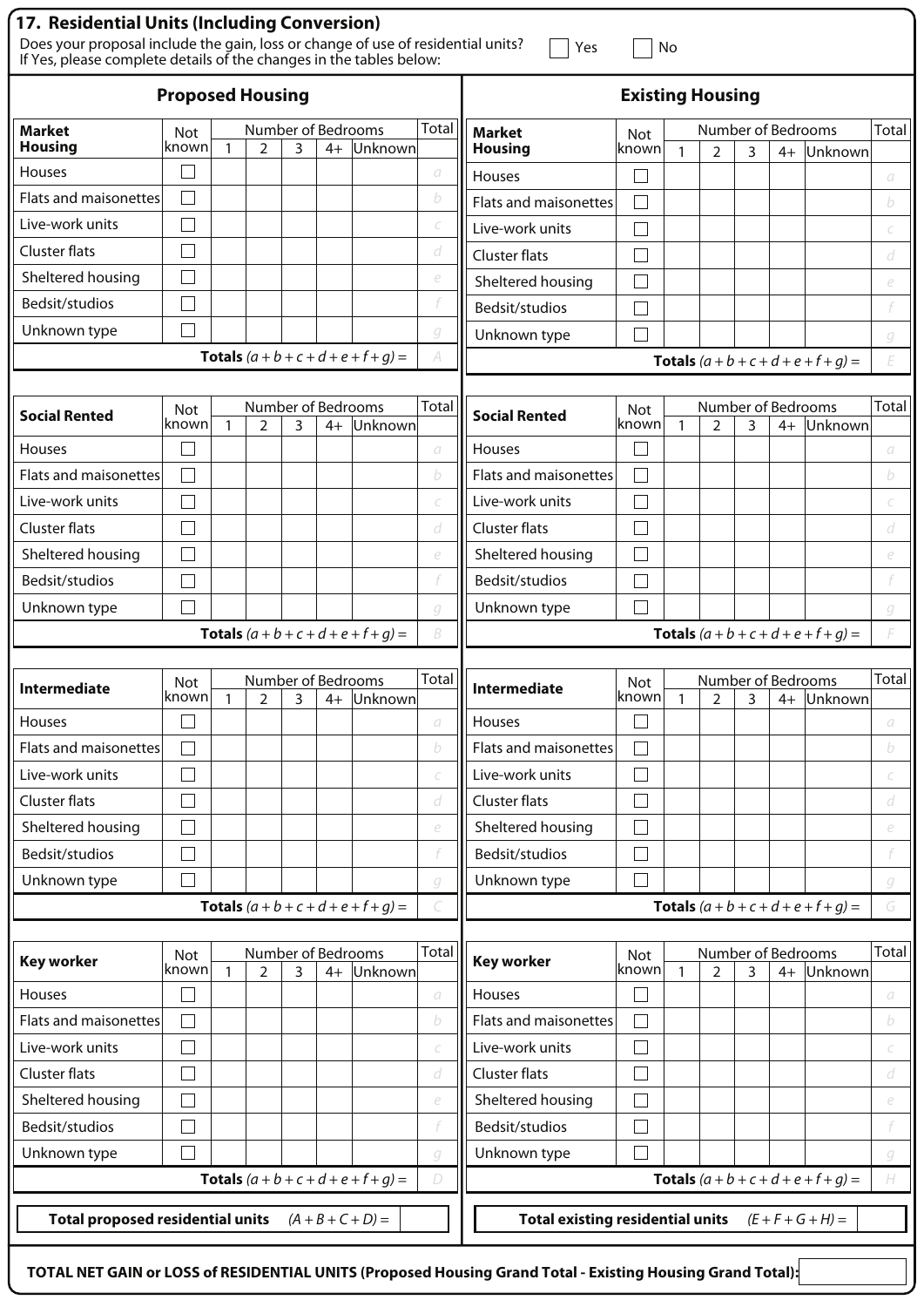|                                                                                           | 18. All Types of Development: Non-residential Floorspace                                                          |                                        |                             |                                                                          |  |                                                                                              |  |                      |                                                                                                                       |  |                        |                                                                                         |
|-------------------------------------------------------------------------------------------|-------------------------------------------------------------------------------------------------------------------|----------------------------------------|-----------------------------|--------------------------------------------------------------------------|--|----------------------------------------------------------------------------------------------|--|----------------------|-----------------------------------------------------------------------------------------------------------------------|--|------------------------|-----------------------------------------------------------------------------------------|
|                                                                                           | Does your proposal involve the loss, gain or change of use of non-residential floorspace?<br>Yes<br>No<br>Unknown |                                        |                             |                                                                          |  |                                                                                              |  |                      |                                                                                                                       |  |                        |                                                                                         |
| If you have answered Yes to the question above please add details in the following table: |                                                                                                                   |                                        |                             |                                                                          |  |                                                                                              |  |                      |                                                                                                                       |  |                        |                                                                                         |
|                                                                                           | Use class/type of use                                                                                             |                                        | applicable<br>$\frac{1}{2}$ | <b>Existing gross</b><br>internal<br>floorspace<br>(square metres)       |  | Gross internal floorspace<br>to be lost by change of<br>use or demolition<br>(square metres) |  | Unknown              | Total gross internal<br>floorspace proposed<br>(including change of<br>use)(square metres)                            |  | Unknown                | Net additional gross<br>internal floorspace<br>following development<br>(square metres) |
| A1                                                                                        | Shops                                                                                                             |                                        |                             |                                                                          |  |                                                                                              |  |                      |                                                                                                                       |  |                        |                                                                                         |
|                                                                                           |                                                                                                                   | Net tradable area:                     |                             |                                                                          |  |                                                                                              |  |                      |                                                                                                                       |  |                        |                                                                                         |
| A <sub>2</sub>                                                                            |                                                                                                                   | Financial and<br>professional services |                             |                                                                          |  |                                                                                              |  |                      |                                                                                                                       |  |                        |                                                                                         |
| A <sub>3</sub>                                                                            | Restaurants and cafes                                                                                             |                                        |                             |                                                                          |  |                                                                                              |  |                      |                                                                                                                       |  |                        |                                                                                         |
| A4                                                                                        | Drinking establishments                                                                                           |                                        |                             |                                                                          |  |                                                                                              |  |                      |                                                                                                                       |  |                        |                                                                                         |
| A <sub>5</sub>                                                                            |                                                                                                                   | Hot food takeaways                     |                             |                                                                          |  |                                                                                              |  |                      |                                                                                                                       |  |                        |                                                                                         |
| B1(a)                                                                                     | Office (other than A2)                                                                                            |                                        |                             |                                                                          |  |                                                                                              |  |                      |                                                                                                                       |  |                        |                                                                                         |
| B1(b)                                                                                     | Research and<br>development                                                                                       |                                        |                             |                                                                          |  |                                                                                              |  |                      |                                                                                                                       |  |                        |                                                                                         |
| B1(c)                                                                                     |                                                                                                                   | Light industrial                       |                             |                                                                          |  |                                                                                              |  |                      |                                                                                                                       |  |                        |                                                                                         |
| <b>B2</b>                                                                                 | General industrial                                                                                                |                                        |                             |                                                                          |  |                                                                                              |  |                      |                                                                                                                       |  |                        |                                                                                         |
| B <sub>8</sub>                                                                            | Storage or distribution                                                                                           |                                        |                             |                                                                          |  |                                                                                              |  |                      |                                                                                                                       |  |                        |                                                                                         |
| C <sub>1</sub>                                                                            |                                                                                                                   | Hotels and halls of<br>residence       |                             |                                                                          |  |                                                                                              |  |                      |                                                                                                                       |  |                        |                                                                                         |
| C <sub>2</sub>                                                                            | Residential institutions                                                                                          |                                        |                             |                                                                          |  |                                                                                              |  |                      |                                                                                                                       |  |                        |                                                                                         |
| D <sub>1</sub>                                                                            | Non-residential<br>institutions                                                                                   |                                        |                             |                                                                          |  |                                                                                              |  |                      |                                                                                                                       |  |                        |                                                                                         |
| D <sub>2</sub>                                                                            | Assembly and leisure                                                                                              |                                        |                             |                                                                          |  |                                                                                              |  |                      |                                                                                                                       |  |                        |                                                                                         |
| <b>OTHER</b>                                                                              |                                                                                                                   |                                        |                             |                                                                          |  |                                                                                              |  |                      |                                                                                                                       |  |                        |                                                                                         |
| Please<br>Specify                                                                         |                                                                                                                   |                                        |                             |                                                                          |  |                                                                                              |  |                      |                                                                                                                       |  |                        |                                                                                         |
|                                                                                           | Total                                                                                                             |                                        |                             |                                                                          |  |                                                                                              |  |                      |                                                                                                                       |  |                        |                                                                                         |
|                                                                                           |                                                                                                                   |                                        |                             |                                                                          |  |                                                                                              |  |                      | In addition, for hotels, residential institutions and hostels, please additionally indicate the loss or gain of rooms |  |                        |                                                                                         |
| Use<br>class                                                                              | Type of use                                                                                                       | Not<br>applicable                      |                             | Existing rooms to be lost by<br>change of use or demolition              |  | Unknown                                                                                      |  |                      | Total rooms proposed<br>(including changes of use)                                                                    |  |                        | Unknown   Net additional rooms                                                          |
| C <sub>1</sub>                                                                            | Hotels                                                                                                            |                                        |                             |                                                                          |  |                                                                                              |  |                      |                                                                                                                       |  |                        |                                                                                         |
| C <sub>2</sub>                                                                            | Residential<br>Institutions                                                                                       |                                        |                             |                                                                          |  |                                                                                              |  |                      |                                                                                                                       |  |                        |                                                                                         |
| <b>OTHER</b>                                                                              |                                                                                                                   |                                        |                             |                                                                          |  |                                                                                              |  |                      |                                                                                                                       |  |                        |                                                                                         |
| Please<br>Specify                                                                         |                                                                                                                   |                                        |                             |                                                                          |  |                                                                                              |  |                      |                                                                                                                       |  |                        |                                                                                         |
|                                                                                           | 19. Employment                                                                                                    |                                        |                             |                                                                          |  |                                                                                              |  |                      |                                                                                                                       |  |                        |                                                                                         |
|                                                                                           |                                                                                                                   |                                        |                             | Please complete the following information regarding employees:           |  |                                                                                              |  |                      |                                                                                                                       |  | <b>Total full-time</b> |                                                                                         |
|                                                                                           |                                                                                                                   |                                        |                             | Full-time                                                                |  | Part-time                                                                                    |  |                      |                                                                                                                       |  | equivalent             |                                                                                         |
|                                                                                           | Existing employees                                                                                                |                                        |                             |                                                                          |  |                                                                                              |  |                      |                                                                                                                       |  |                        |                                                                                         |
|                                                                                           | Proposed employees                                                                                                |                                        |                             |                                                                          |  |                                                                                              |  |                      |                                                                                                                       |  |                        |                                                                                         |
|                                                                                           | 20. Hours of Opening                                                                                              |                                        |                             |                                                                          |  |                                                                                              |  |                      |                                                                                                                       |  |                        |                                                                                         |
|                                                                                           |                                                                                                                   |                                        |                             | Please state the hours of opening for each non-residential use proposed: |  |                                                                                              |  |                      | Sunday and                                                                                                            |  |                        |                                                                                         |
|                                                                                           | Use                                                                                                               |                                        |                             | Monday to Friday                                                         |  | Saturday                                                                                     |  | <b>Bank Holidays</b> |                                                                                                                       |  |                        | Not known                                                                               |
|                                                                                           |                                                                                                                   |                                        |                             |                                                                          |  |                                                                                              |  |                      |                                                                                                                       |  |                        |                                                                                         |
|                                                                                           |                                                                                                                   |                                        |                             |                                                                          |  |                                                                                              |  |                      |                                                                                                                       |  |                        |                                                                                         |
|                                                                                           |                                                                                                                   |                                        |                             |                                                                          |  |                                                                                              |  |                      |                                                                                                                       |  |                        |                                                                                         |

## **21. Site Area**

Please state the site area in hectares (ha)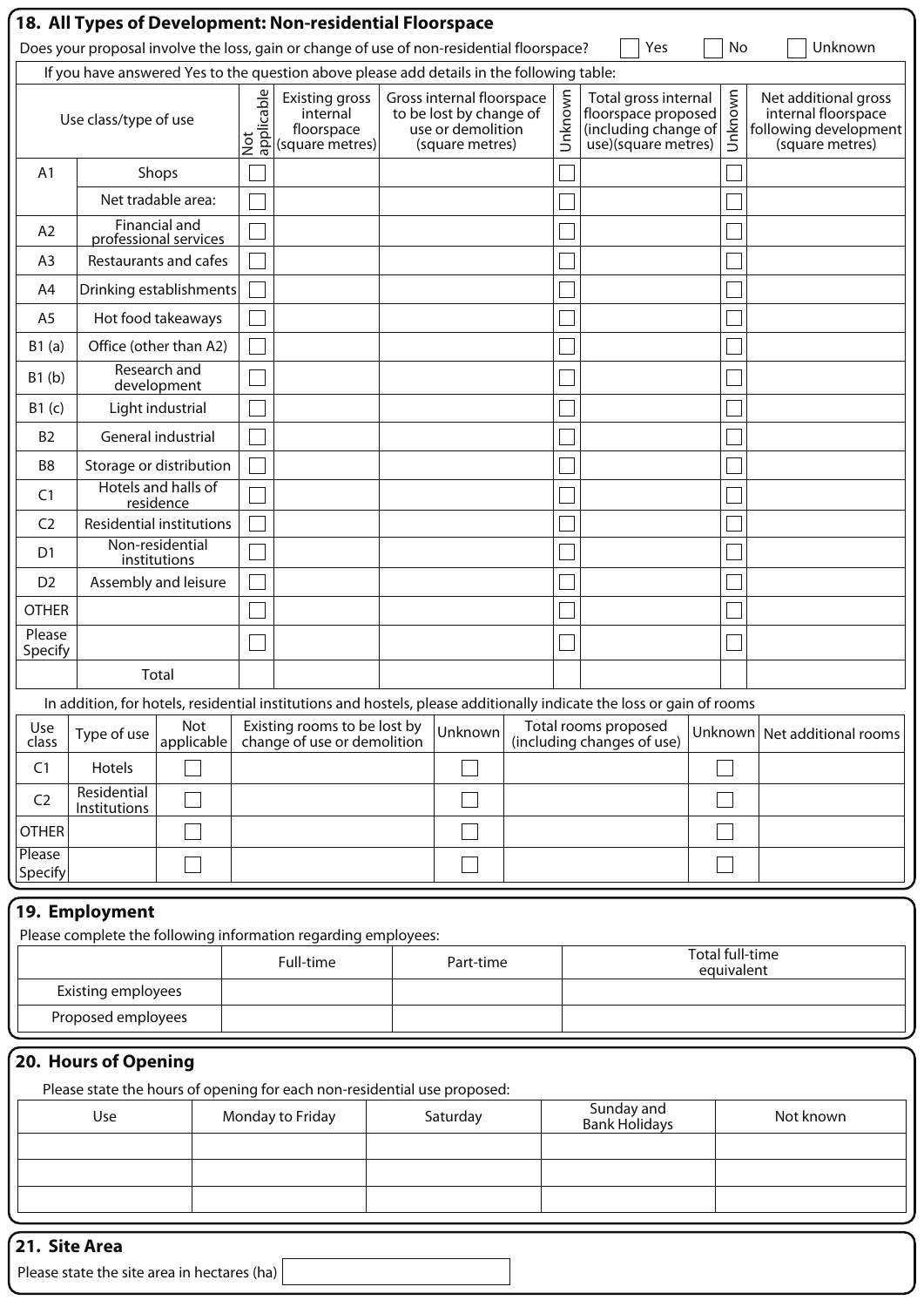| 22. Industrial or Commercial Processes and Machinery                                                                                                                                                                                     |                                  |                               |                                                                                                                                                                                                                    |                |                                                                                       |         |  |  |  |
|------------------------------------------------------------------------------------------------------------------------------------------------------------------------------------------------------------------------------------------|----------------------------------|-------------------------------|--------------------------------------------------------------------------------------------------------------------------------------------------------------------------------------------------------------------|----------------|---------------------------------------------------------------------------------------|---------|--|--|--|
| Please describe the activities and processes which would<br>be carried out on the site and the end products including<br>plant, ventilation or air conditioning. Please include the<br>type of machinery which may be installed on site: |                                  |                               |                                                                                                                                                                                                                    |                |                                                                                       |         |  |  |  |
| Unknown<br>Yes<br>No<br>Is the proposal a waste management development?                                                                                                                                                                  |                                  |                               |                                                                                                                                                                                                                    |                |                                                                                       |         |  |  |  |
| If the answer is Yes, please complete the following table:                                                                                                                                                                               |                                  |                               |                                                                                                                                                                                                                    |                |                                                                                       |         |  |  |  |
|                                                                                                                                                                                                                                          | $\mathbb U$<br>Not<br>applicable |                               | The total capacity of the void in cubic<br>metres, including engineering<br>surcharge and making no allowance for Unknown<br>cover or restoration material (or tonnes<br>if solid waste or litres if liquid waste) |                | Maximum annual<br>operational through<br>put in tonnes (or litres if<br>liquid waste) | Unknown |  |  |  |
| Inert landfill                                                                                                                                                                                                                           |                                  |                               |                                                                                                                                                                                                                    |                |                                                                                       |         |  |  |  |
| Non-hazardous landfill                                                                                                                                                                                                                   |                                  |                               |                                                                                                                                                                                                                    |                |                                                                                       |         |  |  |  |
| Hazardous landfill                                                                                                                                                                                                                       |                                  |                               |                                                                                                                                                                                                                    |                |                                                                                       |         |  |  |  |
| Energy from waste incineration                                                                                                                                                                                                           |                                  |                               |                                                                                                                                                                                                                    |                |                                                                                       |         |  |  |  |
| Other incineration                                                                                                                                                                                                                       |                                  |                               |                                                                                                                                                                                                                    |                |                                                                                       |         |  |  |  |
| Landfill gas generation plant                                                                                                                                                                                                            |                                  |                               |                                                                                                                                                                                                                    |                |                                                                                       |         |  |  |  |
| Pyrolysis/gasification                                                                                                                                                                                                                   |                                  |                               |                                                                                                                                                                                                                    |                |                                                                                       |         |  |  |  |
| Metal recycling site                                                                                                                                                                                                                     |                                  |                               |                                                                                                                                                                                                                    |                |                                                                                       |         |  |  |  |
| <b>Transfer stations</b>                                                                                                                                                                                                                 |                                  |                               |                                                                                                                                                                                                                    |                |                                                                                       |         |  |  |  |
| Material recovery/recycling facilities (MRFs)                                                                                                                                                                                            |                                  |                               |                                                                                                                                                                                                                    |                |                                                                                       |         |  |  |  |
| Household civic amenity sites                                                                                                                                                                                                            |                                  |                               |                                                                                                                                                                                                                    |                |                                                                                       |         |  |  |  |
| Open windrow composting                                                                                                                                                                                                                  |                                  |                               |                                                                                                                                                                                                                    |                |                                                                                       |         |  |  |  |
| In-vessel composting                                                                                                                                                                                                                     |                                  |                               |                                                                                                                                                                                                                    |                |                                                                                       |         |  |  |  |
| Anaerobic digestion                                                                                                                                                                                                                      |                                  |                               |                                                                                                                                                                                                                    |                |                                                                                       |         |  |  |  |
| Any combined mechanical, biological and/<br>or thermal treatment (MBT)                                                                                                                                                                   |                                  |                               |                                                                                                                                                                                                                    |                |                                                                                       |         |  |  |  |
| Sewage treatment works                                                                                                                                                                                                                   |                                  |                               |                                                                                                                                                                                                                    |                |                                                                                       |         |  |  |  |
| Other treatment                                                                                                                                                                                                                          |                                  |                               |                                                                                                                                                                                                                    |                |                                                                                       |         |  |  |  |
| Recycling facilities construction, demolition<br>and excavation waste                                                                                                                                                                    |                                  |                               |                                                                                                                                                                                                                    |                |                                                                                       |         |  |  |  |
| Storage of waste                                                                                                                                                                                                                         |                                  |                               |                                                                                                                                                                                                                    |                |                                                                                       |         |  |  |  |
| Other waste management                                                                                                                                                                                                                   |                                  |                               |                                                                                                                                                                                                                    |                |                                                                                       |         |  |  |  |
| Other developments                                                                                                                                                                                                                       |                                  |                               |                                                                                                                                                                                                                    |                |                                                                                       |         |  |  |  |
| Please provide the maximum annual operational throughput of the following waste streams:                                                                                                                                                 |                                  |                               |                                                                                                                                                                                                                    |                |                                                                                       |         |  |  |  |
| Municipal                                                                                                                                                                                                                                |                                  |                               |                                                                                                                                                                                                                    |                |                                                                                       |         |  |  |  |
| Construction, demolition and excavation                                                                                                                                                                                                  |                                  |                               |                                                                                                                                                                                                                    |                |                                                                                       |         |  |  |  |
| Commercial and industrial                                                                                                                                                                                                                |                                  |                               |                                                                                                                                                                                                                    |                |                                                                                       |         |  |  |  |
| Hazardous                                                                                                                                                                                                                                |                                  |                               |                                                                                                                                                                                                                    |                |                                                                                       |         |  |  |  |
| If this is a landfill application you will need to provide further information before your application can be determined. Your waste<br>planning authority should make clear what information it requires on its website.                |                                  |                               |                                                                                                                                                                                                                    |                |                                                                                       |         |  |  |  |
| 23. Hazardous Substances                                                                                                                                                                                                                 |                                  |                               |                                                                                                                                                                                                                    |                |                                                                                       |         |  |  |  |
| Does the proposal involve the use or storage of any of<br>the following materials in the quantities stated below?                                                                                                                        |                                  | Yes                           | No                                                                                                                                                                                                                 | Not applicable |                                                                                       |         |  |  |  |
| If Yes, please provide the amount of each substance that is involved:                                                                                                                                                                    |                                  |                               |                                                                                                                                                                                                                    |                |                                                                                       |         |  |  |  |
| Acrylonitrile (tonnes)                                                                                                                                                                                                                   |                                  | Ethylene oxide (tonnes)       |                                                                                                                                                                                                                    |                | Phosgene (tonnes)                                                                     |         |  |  |  |
| Ammonia (tonnes)                                                                                                                                                                                                                         |                                  | Hydrogen cyanide (tonnes)     |                                                                                                                                                                                                                    |                | Sulphur dioxide (tonnes)                                                              |         |  |  |  |
| Bromine (tonnes)                                                                                                                                                                                                                         |                                  | Liquid oxygen (tonnes)        |                                                                                                                                                                                                                    |                | Flour (tonnes)                                                                        |         |  |  |  |
| Chlorine (tonnes)                                                                                                                                                                                                                        |                                  | Liquid petroleum gas (tonnes) |                                                                                                                                                                                                                    |                | Refined white sugar (tonnes)                                                          |         |  |  |  |
| Other:                                                                                                                                                                                                                                   |                                  |                               | Other:                                                                                                                                                                                                             |                |                                                                                       |         |  |  |  |
| Amount (tonnes):                                                                                                                                                                                                                         |                                  |                               | Amount (tonnes):                                                                                                                                                                                                   |                |                                                                                       |         |  |  |  |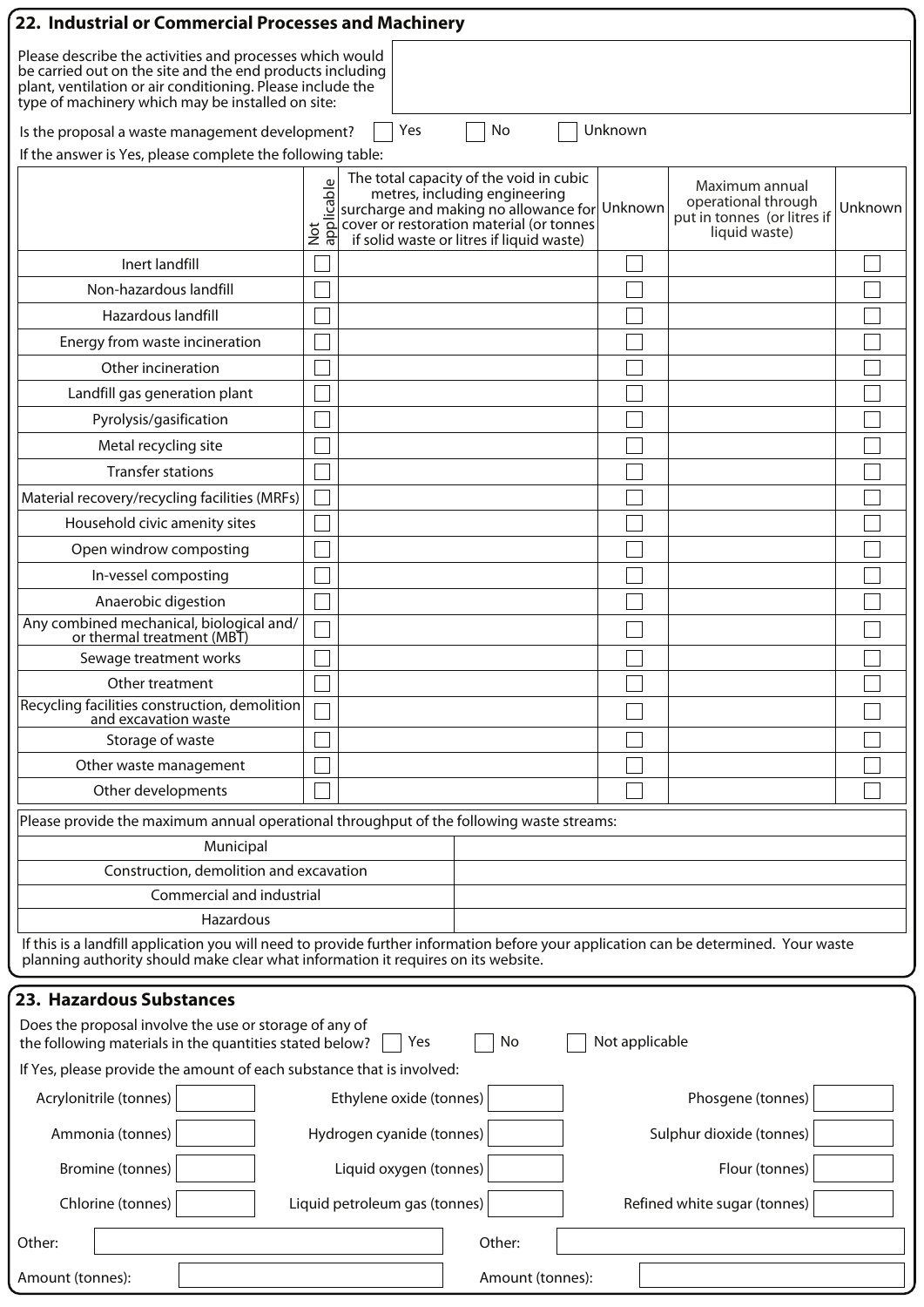#### **24. Ownership Certificates and Agricultural Land Declaration**

**One Certificate A, B, C, or D, must be completed with this application form** 

**CERTIFICATE OF OWNERSHIP - CERTIFICATE A** 

**Town and Country Planning (Development Management Procedure) (England) Order 2010 Certificate under Article 12**  I certify/The applicant certifies that on the day 21 days before the date of this application nobody except myself/ the applicant was the owner\* of any part of the land or building to which the application relates, and that none of the land to which the application relates is, or is part of, an agricultural holding\*\*

#### **NOTE: You should sign Certificate B, C or D, as appropriate, if you are the sole owner of the land or building to which the application relates but the land is, or is part of, an agricultural holding.**

*\* "owner" is a person with a freehold interest or leasehold interest with at least 7 years left to run. \*\* "agricultural holding" has the meaning given by reference to the definition of "agricultural tenant" in section 65(8) of the Act.*

| Signed - Applicant: | Or signed - Agent: | Date (DD/MM/YYYY): |
|---------------------|--------------------|--------------------|
|                     |                    |                    |

#### **CERTIFICATE OF OWNERSHIP - CERTIFICATE B**

**Town and Country Planning (Development Management Procedure) (England) Order 2010 Certificate under Article 12**  I certify/ The applicant certifies that I have/the applicant has given the requisite notice to everyone else (as listed below) who, on the day 21 days before the date of this application, was the owner\* and/or agricultural tenant\*\* of any part of the land or building to which this application relates.

*\* "owner" is a person with a freehold interest or leasehold interest with at least 7 years left to run.* 

*\*\* "agricultural tenant" has the meaning given in section 65(8) of the Town and Country Planning Act 1990*

| ╯<br>$\sim$<br>Name of Owner / Agricultural Tenant | Address            | Date Notice Served |
|----------------------------------------------------|--------------------|--------------------|
|                                                    |                    |                    |
|                                                    |                    |                    |
|                                                    |                    |                    |
|                                                    |                    |                    |
|                                                    |                    |                    |
|                                                    |                    |                    |
|                                                    |                    |                    |
|                                                    |                    |                    |
|                                                    |                    |                    |
|                                                    |                    |                    |
| Signed - Applicant:                                | Or signed - Agent: | Date (DD/MM/YYYY): |
|                                                    |                    |                    |
|                                                    |                    |                    |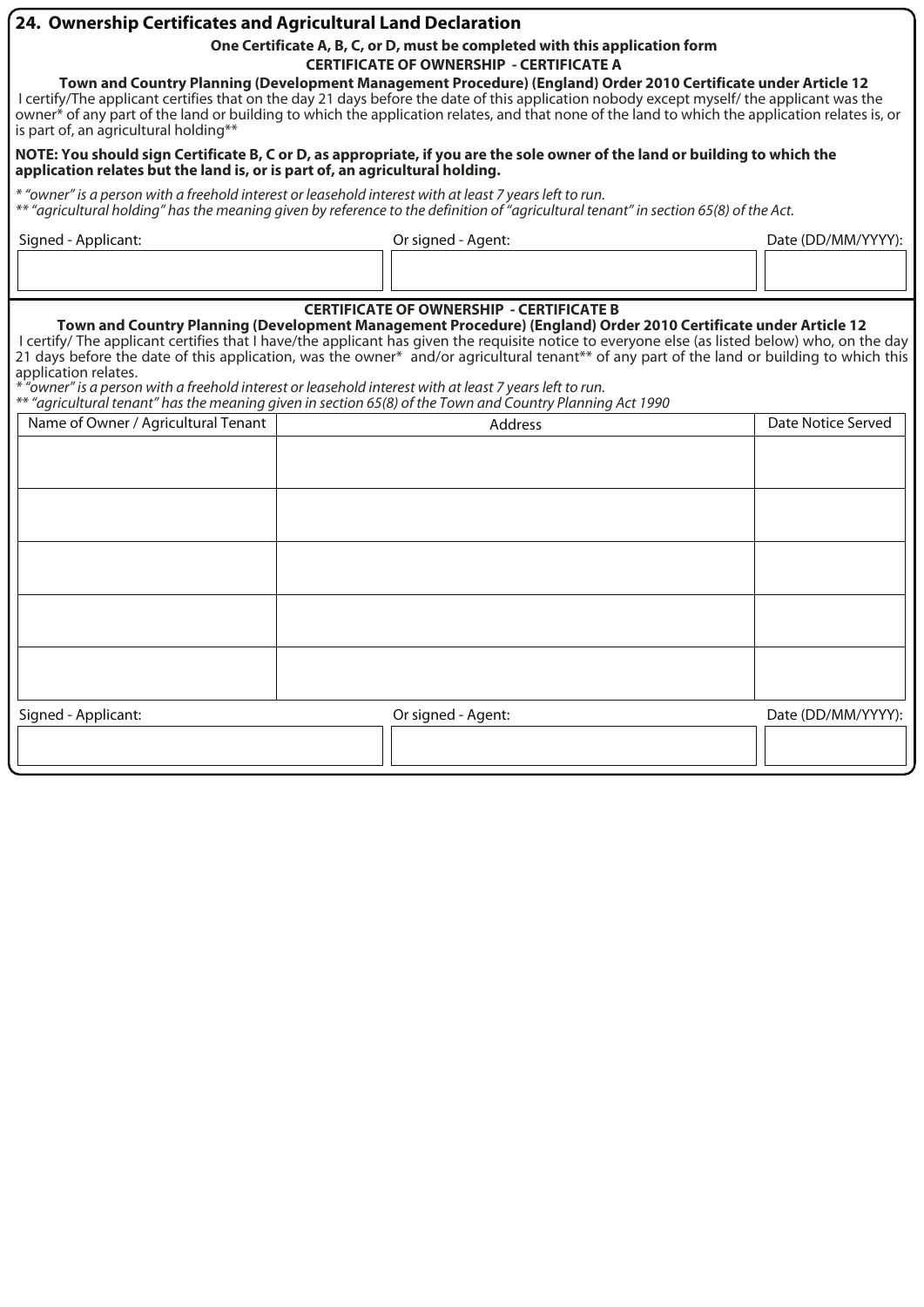| 24. Ownership Certificates and Agricultural Land Declaration (continued)<br>Town and Country Planning (Development Management Procedure) (England) Order 2010 Certificate under Article 12<br>I certify/ The applicant certifies that:<br>Neither Certificate A or B can be issued for this application<br>All reasonable steps have been taken to find out the names and addresses of the other owners* and/or agricultural tenants** of<br>the land or building, or of a part of it, but I have/ the applicant has been unable to do so.<br>* "owner" is a person with a freehold interest or leasehold interest with at least 7 years left to run.<br>** "agricultural tenant" has the meaning given in section 65(8) of the Town and Country Planning Act 1990<br>The steps taken were:   |                                                                                                                                                                                                                                        | <b>CERTIFICATE OF OWNERSHIP - CERTIFICATE C</b> |                    |                                                                                                                                                                 |                    |  |  |
|-----------------------------------------------------------------------------------------------------------------------------------------------------------------------------------------------------------------------------------------------------------------------------------------------------------------------------------------------------------------------------------------------------------------------------------------------------------------------------------------------------------------------------------------------------------------------------------------------------------------------------------------------------------------------------------------------------------------------------------------------------------------------------------------------|----------------------------------------------------------------------------------------------------------------------------------------------------------------------------------------------------------------------------------------|-------------------------------------------------|--------------------|-----------------------------------------------------------------------------------------------------------------------------------------------------------------|--------------------|--|--|
|                                                                                                                                                                                                                                                                                                                                                                                                                                                                                                                                                                                                                                                                                                                                                                                               |                                                                                                                                                                                                                                        |                                                 |                    |                                                                                                                                                                 |                    |  |  |
| Name of Owner / Agricultural Tenant                                                                                                                                                                                                                                                                                                                                                                                                                                                                                                                                                                                                                                                                                                                                                           |                                                                                                                                                                                                                                        |                                                 | Address            |                                                                                                                                                                 | Date Notice Served |  |  |
|                                                                                                                                                                                                                                                                                                                                                                                                                                                                                                                                                                                                                                                                                                                                                                                               |                                                                                                                                                                                                                                        |                                                 |                    |                                                                                                                                                                 |                    |  |  |
|                                                                                                                                                                                                                                                                                                                                                                                                                                                                                                                                                                                                                                                                                                                                                                                               |                                                                                                                                                                                                                                        |                                                 |                    |                                                                                                                                                                 |                    |  |  |
|                                                                                                                                                                                                                                                                                                                                                                                                                                                                                                                                                                                                                                                                                                                                                                                               |                                                                                                                                                                                                                                        |                                                 |                    |                                                                                                                                                                 |                    |  |  |
| Notice of the application has been published in the following newspaper<br>(circulating in the area where the land is situated):                                                                                                                                                                                                                                                                                                                                                                                                                                                                                                                                                                                                                                                              |                                                                                                                                                                                                                                        |                                                 |                    | On the following date (which must not be earlier<br>than 21 days before the date of the application):                                                           |                    |  |  |
| Signed - Applicant:                                                                                                                                                                                                                                                                                                                                                                                                                                                                                                                                                                                                                                                                                                                                                                           |                                                                                                                                                                                                                                        | Or signed - Agent:                              |                    |                                                                                                                                                                 | Date (DD/MM/YYYY): |  |  |
|                                                                                                                                                                                                                                                                                                                                                                                                                                                                                                                                                                                                                                                                                                                                                                                               |                                                                                                                                                                                                                                        |                                                 |                    |                                                                                                                                                                 |                    |  |  |
| Town and Country Planning (Development Management Procedure) (England) Order 2010 Certificate under Article 12<br>I certify/ The applicant certifies that:<br>Certificate A cannot be issued for this application<br>All reasonable steps have been taken to find out the names and addresses of everyone else who, on the day 21 days before the<br>date of this application, was the owner* and/or agricultural tenant** of any part of the land to which this application relates, but I<br>have/ the applicant has been unable to do so.<br>* "owner" is a person with a freehold interest or leasehold interest with at least 7 years left to run.<br>** "agricultural tenant" has the meaning given in section 65(8) of the Town and Country Planning Act 1990<br>The steps taken were: |                                                                                                                                                                                                                                        | <b>CERTIFICATE OF OWNERSHIP - CERTIFICATE D</b> |                    |                                                                                                                                                                 |                    |  |  |
| Notice of the application has been published in the following newspaper<br>(circulating in the area where the land is situated):                                                                                                                                                                                                                                                                                                                                                                                                                                                                                                                                                                                                                                                              |                                                                                                                                                                                                                                        |                                                 |                    | On the following date (which must not be earlier<br>than 21 days before the date of the application):                                                           |                    |  |  |
|                                                                                                                                                                                                                                                                                                                                                                                                                                                                                                                                                                                                                                                                                                                                                                                               |                                                                                                                                                                                                                                        |                                                 |                    |                                                                                                                                                                 |                    |  |  |
| Signed - Applicant:                                                                                                                                                                                                                                                                                                                                                                                                                                                                                                                                                                                                                                                                                                                                                                           |                                                                                                                                                                                                                                        | Or signed - Agent:                              |                    |                                                                                                                                                                 | Date (DD/MM/YYYY): |  |  |
| 25. Planning Application Requirements - Checklist                                                                                                                                                                                                                                                                                                                                                                                                                                                                                                                                                                                                                                                                                                                                             |                                                                                                                                                                                                                                        |                                                 |                    |                                                                                                                                                                 |                    |  |  |
| Please read the following checklist to make sure you have sent all the information in support of your proposal. Failure to submit all<br>information required will result in your application being deemed invalid. It will not be considered valid until all information required by<br>the Local Planning Authority has been submitted.                                                                                                                                                                                                                                                                                                                                                                                                                                                     |                                                                                                                                                                                                                                        |                                                 |                    |                                                                                                                                                                 |                    |  |  |
| The original copy of a completed and dated<br>application form:                                                                                                                                                                                                                                                                                                                                                                                                                                                                                                                                                                                                                                                                                                                               |                                                                                                                                                                                                                                        |                                                 | The correct fee: * |                                                                                                                                                                 |                    |  |  |
| The original copy of the plan which identifies<br>the land to which the application relates drawn to an<br>identified scale and showing the direction of North:                                                                                                                                                                                                                                                                                                                                                                                                                                                                                                                                                                                                                               |                                                                                                                                                                                                                                        |                                                 |                    | The original copy of a design and access statement,<br>if required (see help text and guidance notes for details):<br>The original copy of the completed, dated |                    |  |  |
|                                                                                                                                                                                                                                                                                                                                                                                                                                                                                                                                                                                                                                                                                                                                                                                               | Ownership Certificate (A, B, C or D – as applicable)<br>The original copies of other plans and drawings or<br>and Article 12 Certificate (Agricultural Holdings):<br>information necessary to describe the subject of the application: |                                                 |                    |                                                                                                                                                                 |                    |  |  |